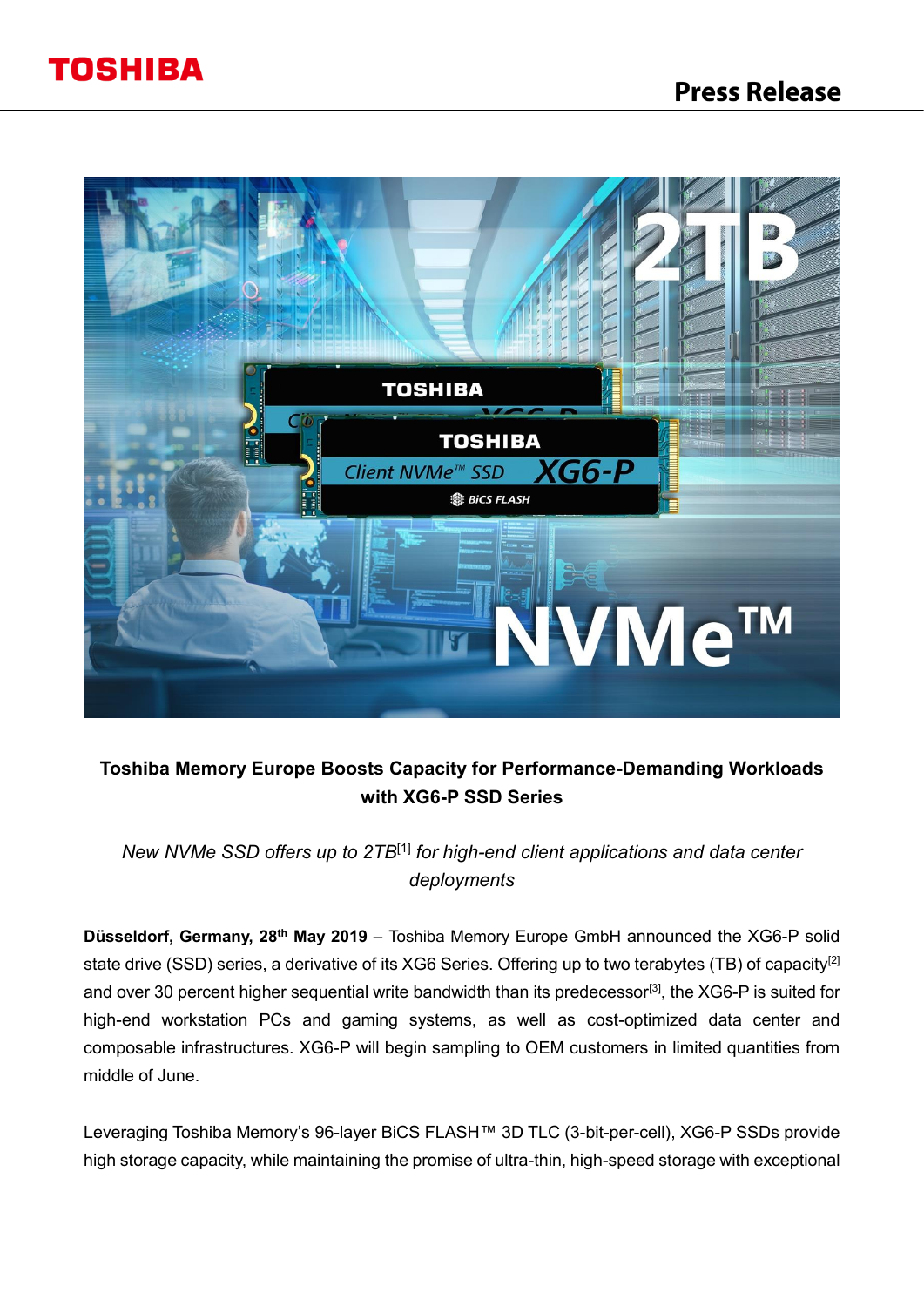### **Press Release**

power efficiency. The XG6-P Series features a PCIe® Gen 3x4 lane (rev. 3.1a) / NVMe™ (rev. 1.3a) interface and delivers up to 3,180MB/s of sequential read and 2,920MB/s of sequential write<sup>[4]</sup>, and up to 355,000 random read and 365,000 random write  $10PS^{[5]}$ .

Furthermore, XG6-P SSDs operate at less than 5 Watts, providing an excellent performance-to-power ratio in a dense, compact footprint. Paul Rowan, Vice President SSD Business Unit, Toshiba Memory Europe GmbH surmises: "With double the capacity of the XG6, faster write speeds than the XG5-P, and a lower power envelope and smaller form factor than the data center class XD5, the new XG6-P Series offers an additional M.2 NVMe storage option to further optimize client solutions or data center environments."

The 2TB XG6-P SSD is available in a single-sided M.2 2280 (22 x 80mm) form factor and offers security options including TCG Pyrite Version 1.0 support for Non-SED (Self-Encrypting Drive) configurations and TCG Opal Version 2.01 support for SED.

Toshiba Memory is a leading provider of NVMe SSDs, technology and software. For more information, please visit<https://business.toshiba-memory.com/en-emea/product/storage-products.html>

### **Editor Notes:**

The XG6-P series SSDs will be displayed at Interop Tokyo 2019 in Makuhari Messe, Japan from June 12 to 14 in Toshiba Memory's 5P16 booth.

### **Notes:**

[1] The actual capacity is 2,048GB.

[2] Definition of capacity: Toshiba Memory Corporation defines a megabyte (MB) as 1,000,000 bytes, a gigabyte (GB) as 1,000,000,000 bytes and a terabyte (TB) as 1,000,000,000,000 bytes. A computer operating system, however, reports storage capacity using powers of 2 for the definition of  $1GB = 2^030$  bytes = 1,073,741,824 bytes, 1TB = 2^40 bytes = 1,099,511,627,776 bytes and therefore shows less storage capacity. Available storage capacity (including examples of various media files) will vary based on file size, formatting, settings, software and operating system, such as Microsoft® Operating System and/or pre-installed software applications, or media content. Actual formatted capacity may vary.

[3] Internal Toshiba Memory Corporation testing compared to XG5-P 2TB SSD's write sequential speed, XG6-P is 32.7% faster.

[4] Toshiba Memory Corporation survey based on sequential read and write speeds of 128KiB units, using XG6-P 2048GB models under Toshiba Memory Corporation test conditions. Read and write speed may vary, depending on the host device,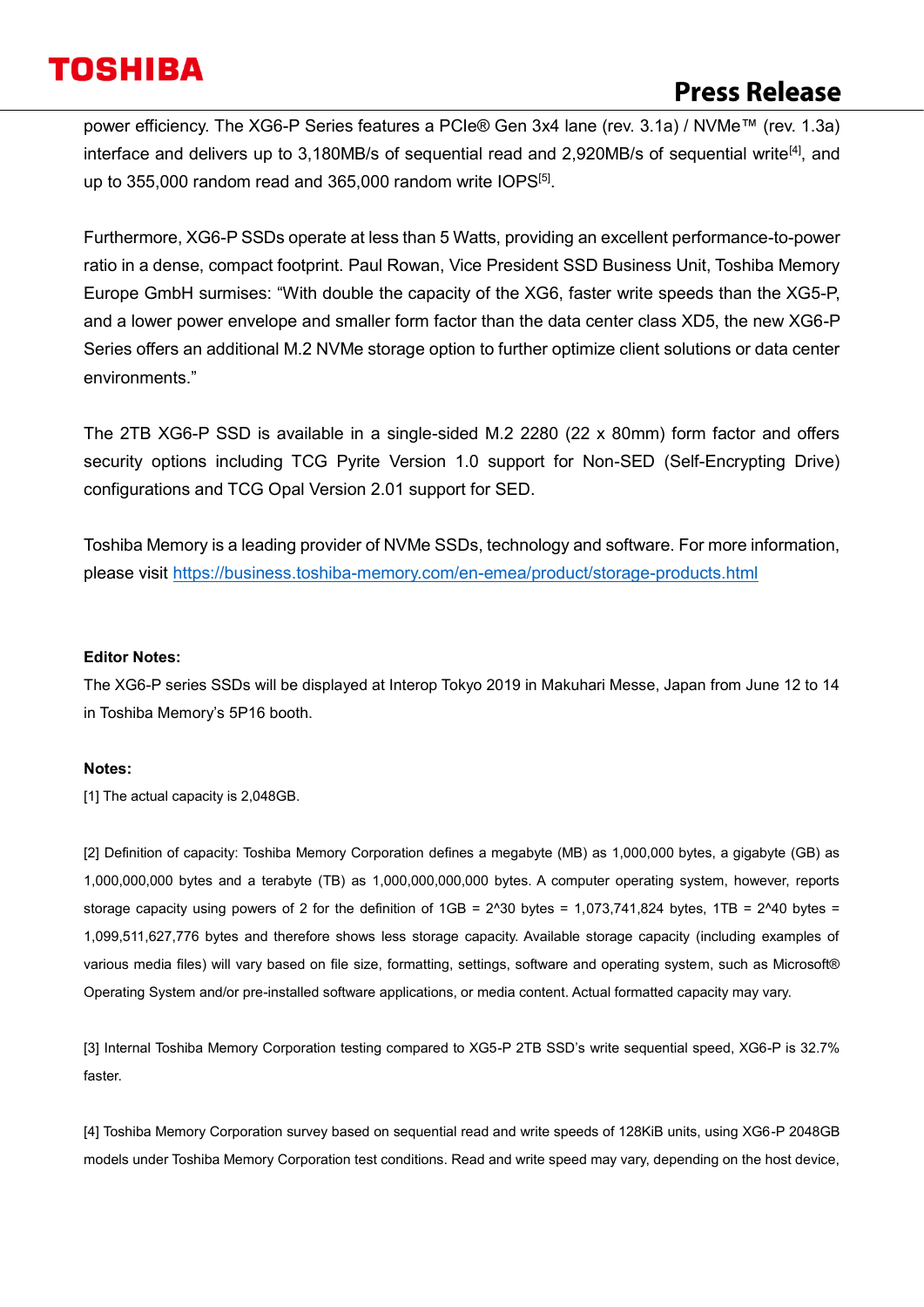read and write conditions, and file size. Toshiba Memory Corporation defines a megabyte (MB) as 1,000,000 bytes and a kibibyte (KiB) as 2^10 bytes, or 1,024 bytes.

[5] Toshiba Memory Corporation survey based on random read and write speeds of 4KiB units, using XG6-P 2048GB models under Toshiba Memory Corporation test conditions. Read and write speed may vary, depending on the host device, read and write conditions, and file size. IOPS is Input Output per Second (or the number of I/O operations per second).

\*NVMe is a trademark of NVM Express, Inc.

\*PCIe is a registered trademark of PCI-SIG.

\*All other company names, product names, and service names mentioned herein may be trademarks of their respective companies.

#### ###

#### **About Toshiba Memory Europe GmbH**

We, Toshiba Memory Europe GmbH, are the European business of Toshiba Memory Corporation. Our company offers a broad product line of flash memory products, including SD Cards, USB flash drives, and embedded memory components, in addition to solid state drives (SSD). Our company maintains offices in Germany, France, Spain, Sweden and the United Kingdom. President is Masaru Takeuchi.

For more information on the full range of our memory and SSD products please visit: <https://business.toshiba-memory.com/en-emea/top.html>

#### **Contact details for publication:**

Toshiba Memory Europe GmbH, Hansaallee 181, 40549 Düsseldorf, Germany Tel: +49 (0)211 5296-0 Fax: +49 (0) 211 5296 79197 E-mail: [support@toshiba-memory.com](mailto:support@toshiba-memory.com)

### **Contact details for editorial enquiries:**

Sandrine Aubert, Toshiba Memory Europe GmbH Tel: +49 (0) 211 36877 579 E-mail: SAubert@toshiba-tme.eu